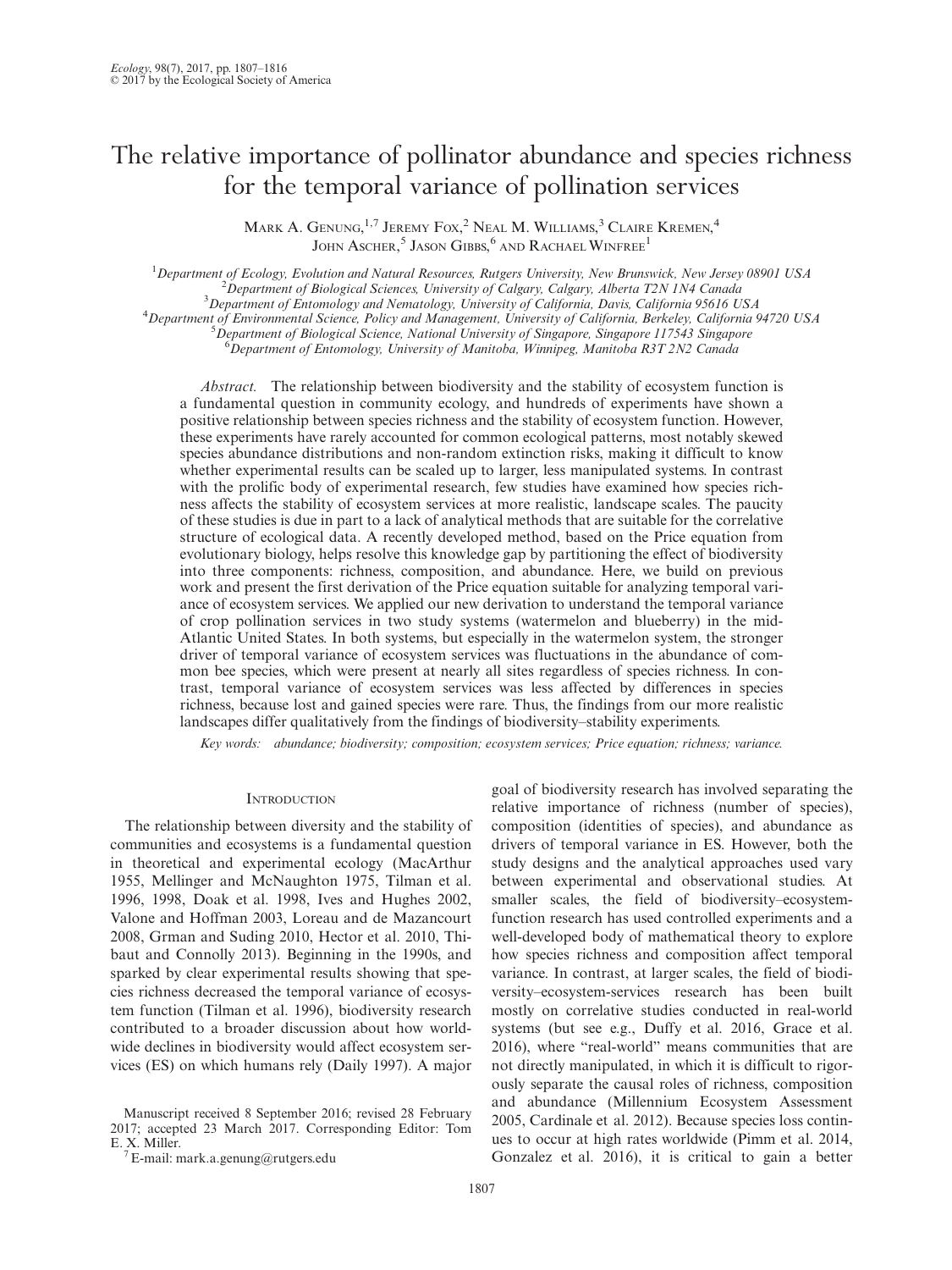understanding of how species richness affects temporal variance of ES. This requires the development of novel analytical approaches that can separate the effects of richness, composition, and abundance without experimental manipulations, which are difficult if not impossible to conduct at landscape scales.

An examination of ES in real-world systems is needed because controlled experiments that typify most biodiversity–ecosystem-function research do not fully represent ecological reality (Kremen 2005, Larsen et al. 2005, Balvanera et al. 2014); specifically, these experiments do not mimic realistic species abundance distributions or species loss scenarios. First, a skewed or "hollow curve" species abundance distribution, meaning that communities are composed of few common but many rare species, is ubiquitous in nature (Fisher et al. 1943, Whittaker 1965, Gaston et al. 2000) yet biodiversity–ecosystemfunction experiments have not mirrored this pattern and have instead used substitutive designs that equalize initial abundances among species (Dangles and Malmqvist 2004, Kirwan et al. 2007, Byrnes and Stachowicz 2009, Winfree 2013, but see Wilsey and Potvin 2000). Although substitutive designs are arguably preferable for isolating the effects of species richness, they do make experimental communities less realistic and decrease the potential for one dominant species to provide the bulk of ecosystem function. Second, species are lost from communities nonrandomly, with environmentally sensitive and rare species being at greater risk of extirpation (Robinson and Quinn 1988, Duncan and Young 2000). In contrast, most biodiversity–ecosystem-function experiments have assigned species to plots at random to avoid confounding species richness and species composition. It is well known that, because of this design, comparing high- and low-richness experimental plots reveals the effects of random species loss, which will under- or overestimate the effects of nonrandom species loss, depending on whether species with high or low contributions to function are lost first (Schmid and Hector 2004). However, biodiversity– ecosystem-function researchers have countered that understanding the effects of random species loss is an important starting point, given that future patterns of species loss may be unpredictable (Schmid and Hector 2004). Throughout this paper, we use species loss to indicate local (rather than global) extinctions, because ES are delivered by local populations (Kremen 2005). Despite an awareness of these systematic differences between biodiversity–ecosystem-function experiments and real-world ES, there is no consensus on whether species richness will contribute more (Duffy 2008, Cardinale et al. 2012) or less (Jiang et al. 2009) to function when experimental results are scaled up to larger, more complex systems.

Scaling up biodiversity–ecosystem-function research is further complicated because analyzing observational data creates challenges not present in experiments. First, few if any real-world ecosystems allow researchers to independently assess services provided by each species in

the community. This precludes the use of analytical approaches commonly used in biodiversity–ecosystemfunction research, especially analyses requiring singlespecies monocultures (Loreau and Hector 2001, Fox 2006, Thibaut and Connolly 2013, Gross et al. 2014). Second, communities assemble and disassemble nonrandomly with respect to species' contributions to ES, making it difficult to separate the effect of richness from the effects of species identity. Third, the ubiquity of skewed species abundance distributions in nature (McGill et al. 2007) makes it hard to separate the effect of abundance from species identity, if the same species are dominant across sites. Because of these issues, no general analytical method exists for biodiversity–ecosystem-services studies and, perhaps for this reason, no consensus exists on the importance of different components of biodiversity (richness, composition, abundance) for ES (Cardinale et al. 2012).

Here, we present a novel version of the Price equation that can analyze temporal variance of any ES, so long as the ES can be expressed as a sum of species-level contributions. Our work builds on the original Price equation (Price 1970, 1972) from evolutionary biology, and its recent adaptations for biodiversity research (Fox 2006, 2010, Kerr and Godfrey-Smith 2009, Fox and Kerr 2012). Fox (2010) provided the original framework for analyzing temporal variance with the Price equation, and here we extend it so that it can be used with observational data even if species composition is not nested between sites (see Methods for a more thorough description of this point). Our version of the Price equation partitions between-site differences in temporal variance into three additive terms: variance in ES attributable to richness (random species loss and gain), composition (nonrandom species loss and gain), and context dependence (between-site variation in the variance and covariance of ES provided by species present at both sites). Here, we use "abundance" in place of "context dependence" because, in our data, this term is determined by patterns of abundance fluctuation over time (see Methods for a more thorough justification of this terminology). The richness term establishes an expectation for how species loss and gain would affect ES if species were identical in the ES each provides. The composition term captures the effects of deviations from this expectation. The abundance term quantifies the extent to which species present at both sites contribute more (or less) to temporal variance of ES at each site.

We explore the temporal variance of pollination services using two large, multi-year data sets on pollination provided by bees. Using the new derivation of the Price equation described above, we ask: What is the relative importance of changes in species richness, composition, and abundance to the temporal variance of ecosystem services? Specifically, we compare the relative importance of richness and composition (which together represent the effects of species loss and gain) vs. abundance.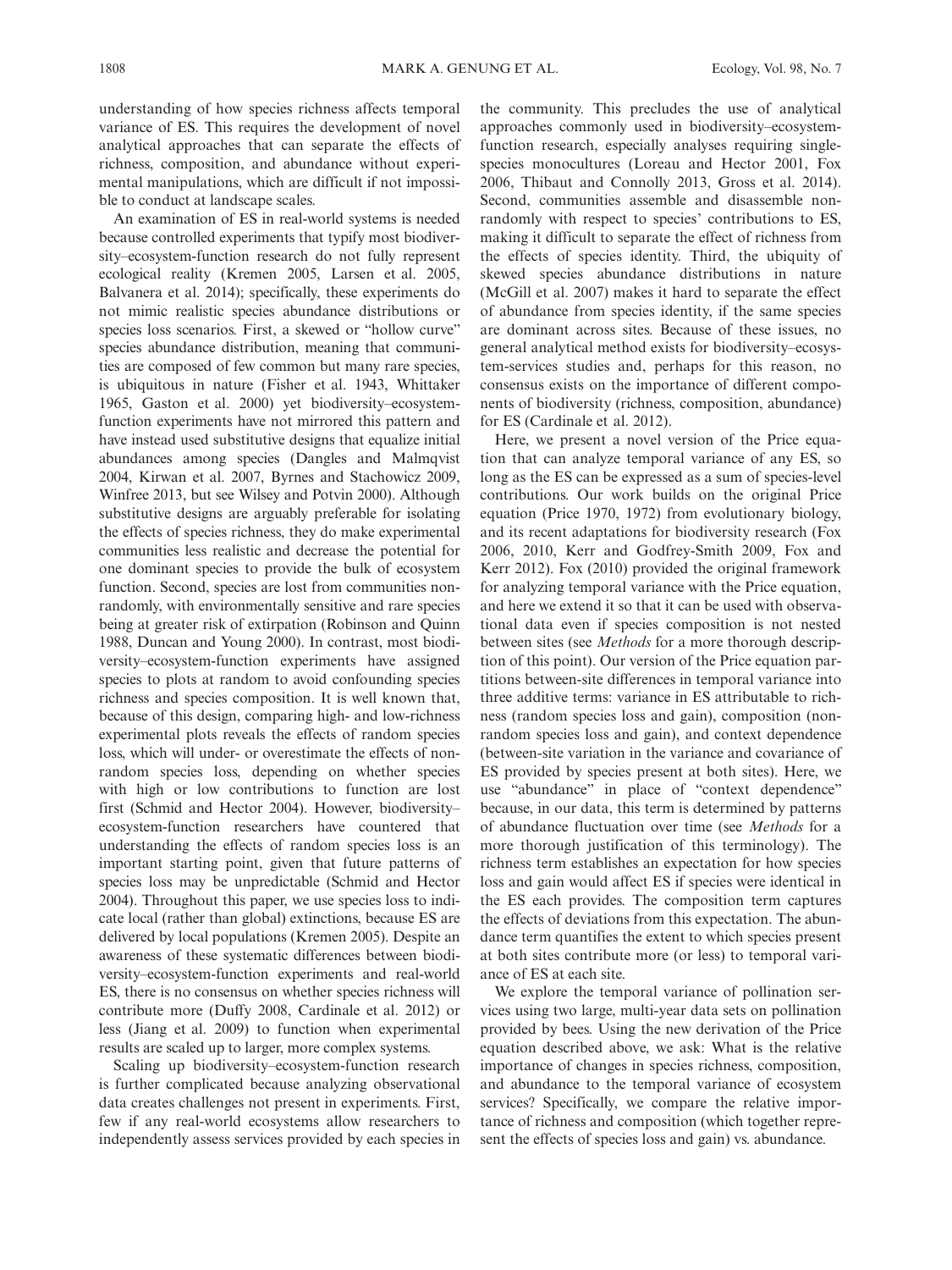#### **METHODS**

## Field surveys

Our study systems consist of the wild bee pollinators of watermelon (Citrullus lanatus (Thunb.) Matsum. & Nakai; Cucurbitaceae, native to southern Africa) and northern highbush blueberry (Vaccinium corymbosum L.; Ericaceae, native to Eastern North America) plants, both of which rely on insect pollination for successful fruit production. Over five years (2005, 2008, 2010–2012), we sampled wild bee communities at 10 commercial watermelon fields in central New Jersey and eastern Pennsylvania, USA. We also, over three years (2010– 2012), sampled wild bee communities at 16 commercial blueberry fields in southern New Jersey. In a post-hoc analysis, we confirmed that differences in our results between study systems were not due to length of sampling (i.e., 3 vs. 5 yr; Appendix S1). Hereafter, we refer to these fields as sites. We ensured that all sites were at least 1 km apart, beyond the typical foraging radius of most bee species in our study (Greenleaf et al. 2007). We did not include the honey bee (Apis mellifera) in our data collection, primarily because in our system the honey bee is a managed species that is kept in hives and moved in and out of crop fields by bee-keepers and farmers. Thus, the temporal and spatial variation in honey bee abundance is driven by hive placement rather than ecological factors. In addition, honeybees are the property of bee-keepers and farmers, so we cannot collect them. Finally, honeybees are present at nearly all sites, so including them would likely increase the relative importance of "abundance," making it conservative with respect to our findings to leave the honey bee out of the analysis. Because watermelon is an annual species, farmers do not necessarily plant it in the same locations each year. To exclude potential effects of spatial variation (e.g., crops grown in higher- or lower-quality environments in different years) on wild bee communities, we included watermelon sites in our analyses only if the maximum among-year distance between transects was  $\leq 435$  m; this is within the typical foraging radius of all but the smallest bee species in our study (Greenleaf et al. 2007).

# Pollination services

To measure bee richness and the pollination services delivered at each site on each date, we collected two forms of data: the number of individual wild bees visiting flowers, and the number of pollen grains deposited per flower visit. We then multiplied each species' abundance by the mean pollen deposition of its morphological group to obtain that species' contribution to pollen deposition. To measure bee abundance, we established a 50-m transect at each watermelon or blueberry site. We collected bees visiting flowers by net throughout the transect and then processed voucher specimens for species-level identification by taxonomists (completed by J. Ascher and J. Gibbs). At each site, data were collected on three days during each plant species' peak bloom period, with three temporally stratified 20-min collections during the day; all data collection days were sunny, partly cloudy, or bright overcast with limited wind. Total collection effort was 135 d for watermelon and 144 d for blueberry.

We measured the pollination efficiency per flower visit for different pollinator groups (defined below) in field experiments. We offered a virgin flower to an individual bee foraging in the field, allowed the bee to visit the flower one time, and recorded the pollinator group of the bee (Kremen et al. 2002). These pollen deposition experiments were conducted in three years (2005, 2006, 2012) for watermelon, and in two years (2011, 2012) for blueberry. Back in the laboratory, we use a compound microscope to count the number of conspecific pollen grains deposited during the single flower visit. To prepare slides, watermelon stigmas were softened in 10% KOH, and stained with 1% fuchsin. Blueberry stigmas were softened in 1 mol/L NaOH, and then stained for 48 h in 0.01% analine blue buffered in 1 mol/L  $K_3PO_4$ . In the pollen deposition experiment, individuals were placed into morphologically similar groups that could be differentiated in the field (11 groups for watermelon, 7 for blueberry; Appendix S2). Due to the difficulty of collecting single-visit pollen deposition data, we did not collect these at all sites and in all years. However, we do know that that different morphological groups differed significantly in pollen deposition rates, while species within groups did not (Rader et al. 2013). Further details of all data collection methods, and site details, are available for both watermelon (Winfree et al. 2015) and blueberry (Benjamin et al. 2014).

Because there is substantial variability within each morphological group's distribution of pollen deposition rates, we conducted a sensitivity analysis to test whether choosing a single pollen deposition value (i.e., the mean) and discarding the remaining variability affected our results. Instead of multiplying each bee species' abundance by its morphological group's mean pollination efficiency, for each individual bee, we randomly drew one pollination efficiency value from the correct morphological group's distribution. We repeated this sensitivity analysis 1000 times, and found that the same results were obtained using either the "mean" or "sensitivity" versions of the analysis (Table 1).

## Temporal variance of pollination services

Our data exists along three axes: sites, species, and years. We organized this data in a series of matrices, with one matrix for each site. Specifically, let  $S_i$  be an  $m \times n$ matrix describing the contribution of bee species  $n$  to pollen deposition in year  $m$  at site  $i$ . The contribution of bee species  $n$  equals its abundance times its group's mean pollination efficiency (see previous paragraph). Then, let  $V_i$  be the variance of  $S_i$ , which is an  $n \times n$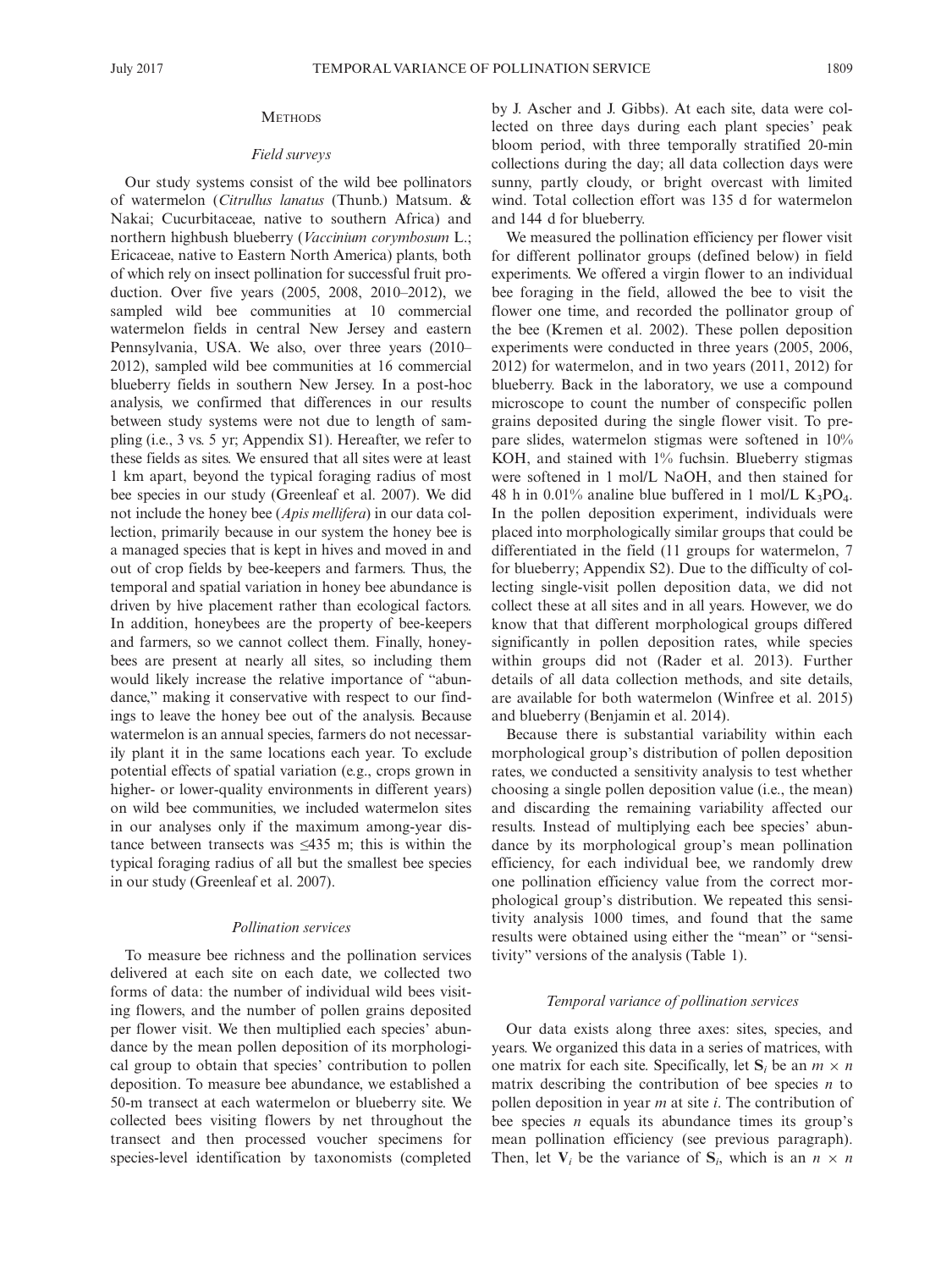|                         | COMP-L/RICH-L | COMP-G/RICH-G | Amount due to species<br>$loss/gain$ (%) |               |
|-------------------------|---------------|---------------|------------------------------------------|---------------|
|                         |               |               | Main analysis                            | Sensitivity   |
| Watermelon              |               |               |                                          |               |
| Total temporal variance | $-0.854$      | $-0.777$      | 8.6                                      | $8.4 - 14.9$  |
| Variance                | $-0.960$      | $-0.864$      | 2.8                                      | $3.7 - 10.7$  |
| Summed covariance       | $-0.684$      | $-0.629$      | 17.1                                     | $16.2 - 24.6$ |
| Blueberry               |               |               |                                          |               |
| Total temporal variance | $-0.234$      | $-0.757$      | 41.8                                     | $36.0 - 51.8$ |
| Variance                | $-0.242$      | $-0.610$      | 45.9                                     | $41.7 - 55.8$ |
| Summed covariance       | $-0.227$      | $-2.476$      | 38.7                                     | $36.0 - 48.1$ |

TABLE 1. Comparison of results for total temporal variance, variance, summed covariances.

Notes: Negative values in the first two columns indicates that composition (COMP) terms cancel corresponding richness (RICH) terms. The –L and –G suffixes indicate loss and gain, respectively. The third column lists the percentage of between-site differences in total temporal variance, variance, or summed covariance explained by species loss and gain; the remaining amount must be due to abundance. The fourth column gives the 95% confidence intervals of a sensitivity analysis designed to evaluate error associated with our estimates of per-individual function. We do not expect the confidence intervals to be symmetric about the mean (or even to necessarily contain the mean) because, after the sensitivity analysis alters each species' contributions to ecosystem services, temporal variance is calculated and the resulting data is run through the Price equation.

variance-covariance matrix, with the diagonal elements describing the variances of each species, and the offdiagonal elements representing the covariances between any pair of species. The sum of  $V_i$  is then the total temporal variance of ES at site i. The Price equation decomposes the differences in total temporal variance of ES between any two sites, e.g., between  $V_1$  and  $V_2$ .

Total temporal variance must be non-negative, but an individual species can have negative contributions to total temporal variance if its summed covariance is negative and greater in magnitude than its variance. Thus, there is no restriction on the shape of the relationship between species richness and total temporal variance, except that total temporal variance must be nonnegative. Although most biodiversity–stability studies have measured stability using the inverse of the coefficient of variation (1/CV; Jiang and Pu 2009, Hector et al. 2010, Campbell et al. 2011), the CV is not always a good indicator of stability because it conflates how mean ES and temporal variance of ES respond to the same environmental changes (Carnus et al. 2015). In addition, the CV of ES cannot be expressed as a sum of independent species-level contributions and thus a broadly applicable Price equation partition is not possible, although versions can be developed for particular cases (see Fox 2010: Supplementary Material for details).

## Price equation partition

Our partition combines the advances of two previous versions of the Price equation. First, Fox (2010) showed the general framework for using the Price equation to analyze temporal variance. Second, Fox and Kerr (2012), presenting a Price equation partition of mean ES (not temporal variance), showed how to relax a previously existing "nestedness" requirement. In ecology, the nestedness requirement means that, when comparing two sites, only one site could contain a species not found at the other site (i.e., if both sites contain a unique species, the "nestedness" requirement is not met). That step is crucial for real-world applications because species composition is rarely nested. Here, we apply the logic of Fox and Kerr (2012), specifically, how to remove the nestedness requirement, to extend Fox's (2010) method for analyzing temporal variance with the Price equation. The result is the first version of the Price equation suitable for analyzing temporal variance of ES in real-world systems.

Total temporal variance (sum of matrix V for any site) can be subdivided into variance  $(V_{var})$  and summed covariance  $(V_{\text{cov}})$  components. In V, each species has its own row, and thus its own "summed covariance" value, which is equal to its row sum excluding the matrix diagonal. Between-site differences in  $V_{var}$  and  $V_{cov}$  are partitioned by Eqs. 2 and 3. Then, let V and V' represent the total temporal variance in ES at any two sites, referred to as a baseline and a comparison site, respectively, such that the difference between any two sites is

$$
\Delta V = \Delta V_{var} + \Delta V_{cov} = (V'_{var} - V_{var}) + (V'_{cov} - V_{cov}).
$$
\n(1)

Let s or  $s'$  represent the number of species at the baseline and comparison sites, and  $s_c$  denote the number of species common to both sites;  $s_c$  must be  $\geq 1$ . Let the s baseline species be indexed  $i = 1, 2, \ldots, s$  and the s' comparison site species be indexed  $j = 1, 2, \ldots, s'$ . For convenience, we index species shared by both sites first and in the same order for both sites. Let  $E$  and  $E'$  represent species-level measures of ecosystem services (i.e., pollen deposition) at the baseline and comparison sites, respectively. Then, we complete separate partitions for the variances and summed covariances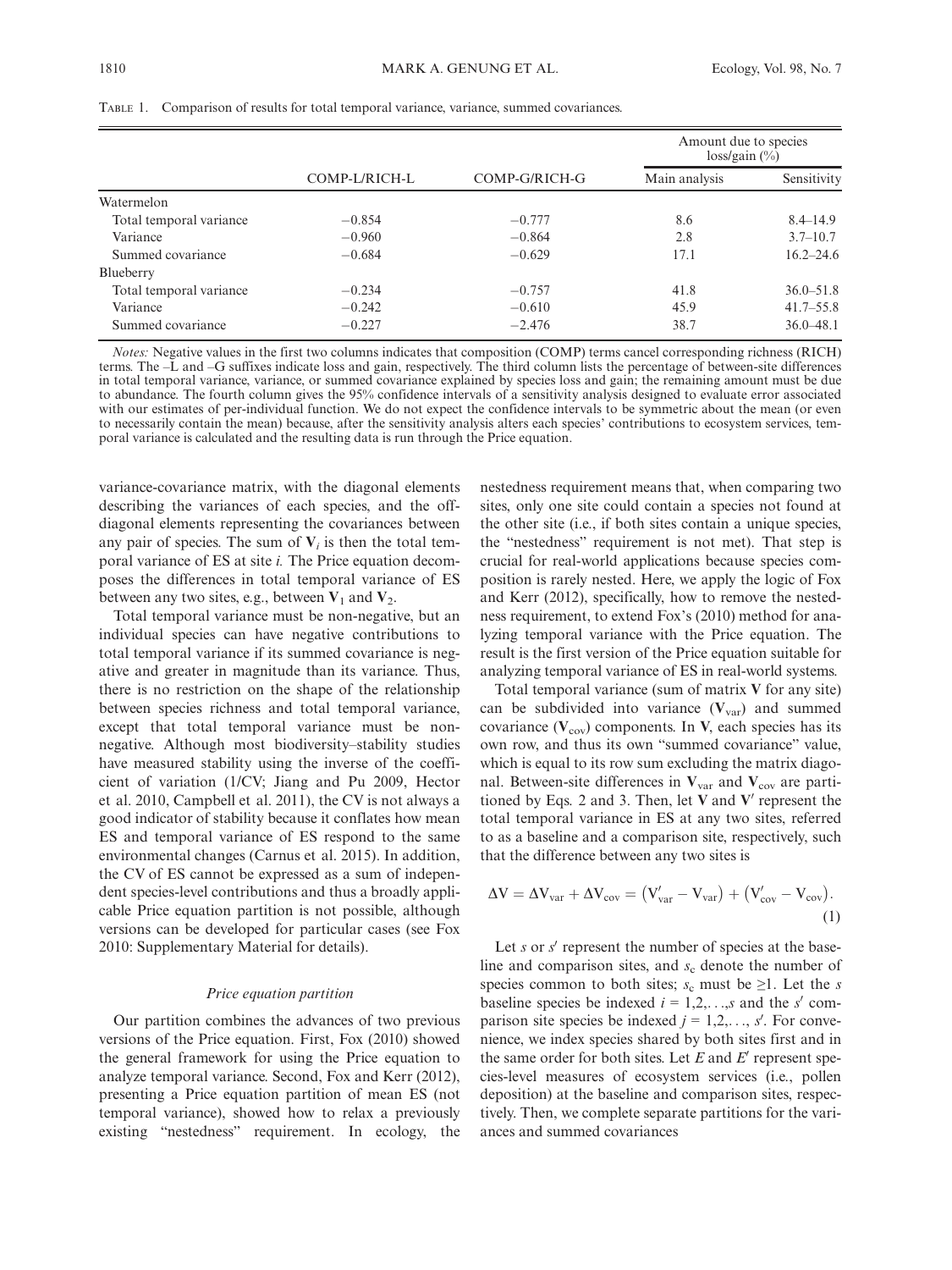$$
\Delta V_{var} = (V'_{var} - V_{var}) = \sum_{j=1}^{s'} var(E'_j) - \sum_{i=1}^{s} var(E_i)
$$
  
\n
$$
= \overbrace{var(E)}_{var(E)}(s_c - s) + \overbrace{var(E')}_{var(E)}(s' - s_c)
$$
  
\n
$$
+ \overbrace{Sp(w, var(E))}_{ABUN} + \overbrace{[-Sp(w', var(E'))]}_{var(E)} + \overbrace{[+Sp(w', var(E'))]}_{var(E)} + \sum_{i=1}^{s_c} var(E'_i) - var(E_i)
$$
\n(2)

$$
\Delta V_{cov} = (V'_{cov} - V_{cov})
$$
\n
$$
= \sum_{j=1}^{s'} \sum_{m \neq j} cov(E'_j, E'_m) - \sum_{i=1}^{s} \sum_{k \neq i} cov(E_i, E_k)
$$
\n
$$
= \overbrace{\sum_{k \neq 1} cov(E_i, E_k)}^{\text{RICH}_L} (s_c - s) + \overbrace{\sum_{m \neq j} cov(E'_j, E'_m)}^{\text{RICH}_G} (s' - s_c)
$$
\n
$$
+ \overbrace{\text{Sp}(w_i, \sum_{k \neq i} cov(E_i, E_k))}^{\text{COMP}_L} + \overbrace{[-\text{Sp}(w'_j, \sum_{m \neq j} cov(E'_j, E'_m))]}^{\text{ABUN}} + \sum_{i=1}^{s_c} \sum_{j \neq i} (cov(E'_i, E'_j) - cov(E_i, E_j))
$$
\n
$$
(3)
$$

where Sp denotes the sum of products operator (e.g.,  $Sp(w, var(E)) = \sum_{i=1}^{s} (w_i - \overline{w})(var(E_i) - \overline{var(E)})$  and  $\mathrm{Sp}(w', \mathrm{var}(E')) = \sum_{j=1}^{s'} (w'_j - \bar{w}')(\mathrm{var}(E'_j) - \overline{\mathrm{var}(E'))}), \ w_i$ and  $w_j$  are binomials, which are one if a species is present at both sites and zero otherwise, and overbars denote unweighted averages across all  $s$  or  $s'$  species (e.g.,  $\overline{var(E)} = \frac{1}{s} \sum_{i=1}^{s} var(E_i), \overline{\sum_{k \neq i} cov(E_i, E_k)} = \frac{1}{s} \sum_{i=1}^{s}$  $\left(\sum_{k\neq i} \text{cov}(\mathbf{E}_i, \mathbf{E}_k)\right), \, \bar{w} = \frac{1}{s} \sum_{i=1}^s w_i$ , and  $\bar{w}' = \frac{1}{s'} \sum_{i=1}^{s'} w'_i$ .

The first two terms in Eqs. 2 and 3 are richness loss (abbreviated as  $RICH<sub>L</sub>$ ) and gain ( $RICH<sub>G</sub>$ ) terms, respectively. These terms quantify the extent to which the strict effects of random species loss and gain, independent of composition or compensatory responses of persisting species, explain between-site differences in total temporal variance of ES. In Eq. 2,  $RICH<sub>L</sub>$  must be negative and  $\mathrm{RICH}_G$  must be positive, because variances must be positive,  $s_c - s \le 0$  and  $s' - s_c \ge 0$ . In Eq. 3, covariances, and thus  $\text{RICH}_{\text{L}}$  and  $\text{RICH}_{\text{G}}$  can be positive or negative. Thus, the total effect of richness (that is, the sum of all RICH terms across Eqs. 2 and 3) can be negative or positive. It is important to note that, unlike many analyses of biodiversity–ecosystem-function experiments, which aim to estimate the shape of the relationship between richness and function while statistically controlling for other variables, the RICH terms are linear by definition (Fox 2006). The third and fourth terms in Eqs. 2 and 3 are "composition" terms  $(COMP_L$  and  $COMP_G$ ) that account for any non-randomness, with respect to the variance or covariance they contribute, in the identity of the species that are lost or gained between sites. When species with high (or low) contributions to variance or covariance are systematically lost across sites, the composition effect will be large and negative (or positive). Thus, as for RICH, the sign of COMP terms matters. The fifth term is generally named the "context dependent effect" (Fox 2006, 2010, Fox and Kerr 2012) and captures, for all species present at both sites, any factor that causes these species' contribution to total temporal variance of ES to vary across the two sites. Here, we refer to the contextdependent effect as the "abundance effect" (ABUN) because in our data it arises only from between-site variation in the temporal variances and covariances of species' abundances (we assume species' per-capita pollen deposition rates do not vary across sites or over time, as described earlier).

There are three points to consider when interpreting the ABUN effect. First, even though our sites are commercial farms in a single geographic region, conditions vary somewhat among sites. These include abiotic conditions such as temperature and precipitation and biotic conditions such as the availability of floral resources. However, this variation is not an issue for the Price equation because none of these factors directly affect pollen deposition; rather, they act indirectly by influencing bee abundance. Second, mean ES and temporal variance of ES are linked by mean–variance scaling. Species will likely exhibit higher temporal variances at sites where they are more abundant on average. Thus, abiotic and biotic environmental factors can affect temporal variance of ES either by changing mean pollinator abundance, or the variance of pollinator abundance over time. Third, changes in the temporal variances and covariances of persisting species following species loss and gain would also be captured by the ABUN effect. All Price equation terms are described in more detail elsewhere (Fox 2010, Fox and Kerr 2012).

We present results for (1) variances (Eq. 2), (2) summed covariances (Eq. 3), and (3) variances plus summed covariances (i.e., total temporal variance). We found that results were qualitatively similar regardless of whether we analyzed variances, summed covariances, or total temporal variance (Table 1, Appendix S3); thus we focus our interpretation on total temporal variance. A post-hoc analysis revealed that this similarity is due to a tight, positive correlation between species-level summed covariances and variances (where summed covariances and variances were determined for each species at each site, and then summed across sites to give one variance and summed covariance value for each species; watermelon, Spearman's  $\rho = 0.537$ ,  $P < 0.001$ ; blueberry, Spearman's  $\rho = 0.472$ ,  $P = 0.004$ ). All references to Price terms (e.g., richness-loss, abundance) in the main text hereafter refer to effects on total temporal variance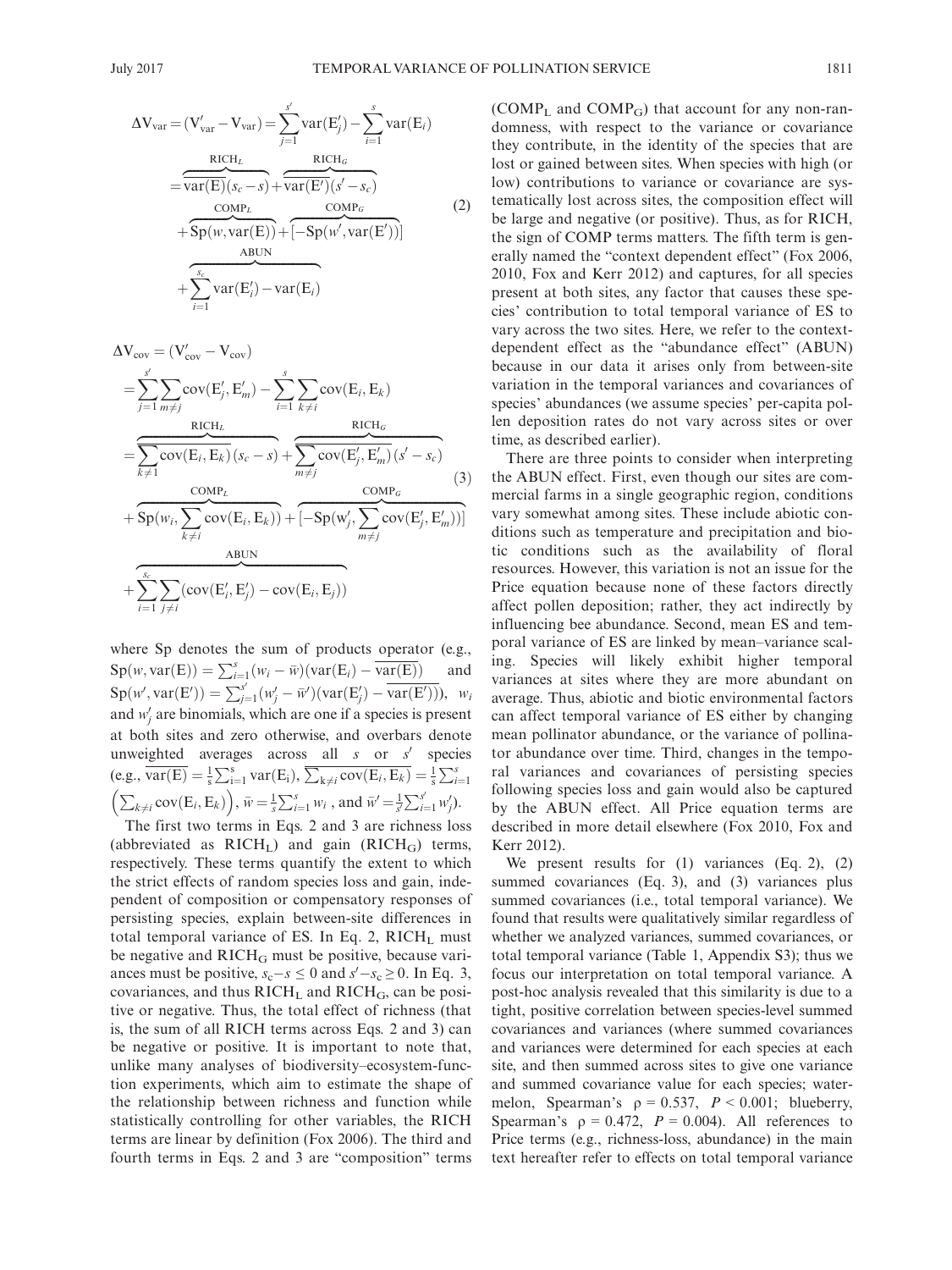Because we designate the baseline site as the one with higher total temporal variance, the sum of all five Price equation terms must be negative (but no restrictions are placed on the sign or relative importance of any individual term). All analyses use code written for this paper using R version 3.2.2 (R Core Team 2015) (see Data S1 for R code and Metadata S1 for instructions).

# What is the relative importance of changes in species richness, composition, and abundance to the variance of ecosystem services?

To determine the relative importance of abundance compared with species loss and gain, we created a composite term representing the total effects of species loss and gain:  $RICH_L + COMP_L + RICH_G + COMP_G$ , hereafter RICH + COMP. Using the composite term allows for a simple analytical framework: Between-site differences in total temporal variance of ES are due either to species loss and gain (RICH + COMP) or because species present at both sites have greater abundance fluctuations at one site than the other (ABUN). We quantified the relative importance of RICH + COMP as  $|RC|/(|RC|+|A|)$  and ABUN as  $|A|/(|RC||A|)$ , where  $|RC|$  and  $|A|$  are the mean absolute values of RICH + COMP and ABUN, respectively, across all pairwise comparisons of sites. We use absolute values because  $|RC|$ and/or jAj may have a large negative value at some sites and a large positive value at others, and simply taking the mean of these values would obscure the overall importance of  $|RC|$  and/or  $|A|$ . Relatedly,  $|RC|$  and  $|A|$  should not be interpreted as an indication that richness has a positive or negative effect on stability, but rather should be interpreted as non-directional effect sizes. As such, the relative importance of  $\overline{RC}$  and  $\overline{A}$  does not reveal whether species loss and gain, or abundance, increases total temporal variance; rather, it means that differences between a low- and high-variance site are explained mostly by either species loss and gain or by ABUN (between-site differences in the temporal variances and summed covariances of species present at both sites).

To gain a better understanding of what drives  $\overline{RC}$ , we calculated  $\overline{\text{COMP}_L}/\overline{\text{RICH}_L}$  and  $\overline{\text{COMP}_G}/\overline{\text{RICH}_G}$ , where overbars indicate we took the mean value of each component across all pairwise comparisons of sites. A negative value indicates that actual species loss or gain had less impact on total temporal variance of ES than expected compared to random loss or gain, and a positive value indicates the opposite.

## **RESULTS**

In the watermelon system, we collected 3044 individual wild bees belonging to 59 species (all but three pollen collectors and all but two native), 14 genera, and 5 families. Sites ranged in total temporal variance from 2.3 million

to 51.1 million grains of pollen (21.3 million  $\pm$  19.7 million [mean  $\pm$  SD]), in richness from 20 to 32 species  $(26.0 \pm 4.0)$ , and in abundance from 140 to 435 individuals (304.4  $\pm$  96.0); richness and abundance values are summed across years. In the blueberry system, we collected 1,067 individual wild bees belonging to 36 species (all native pollen collectors, including known blueberry specialists such as Andrena bradleyi, Andrena carolina, Colletes validus, and Habropoda laboriosa), 9 genera, and 4 families. Sites ranged in total temporal variance from 2.6 to 875,154 grains of pollen  $(207,477 \pm 257,418)$ , in richness from 3 to 19 species (10.6  $\pm$  4.6) and in abundance from 4 to 143 individuals (66.7  $\pm$  45.2). The range (maximum richness minus minimum richness) of richness values is similar to the range found in experiments that study various ecosystem services (Balvanera et al. 2006), although only two of our sites had species richness values similar to the lower end of richness manipulations (<5 species). The rank-abundance distributions for each system are shown in Fig. 1.

# What is the relative importance of changes in species richness, composition, and abundance to the variance of pollination services?

The five Price equation terms are measures of directional effect size, where positive or negative values tell how strongly each term decreases or increases betweensite differences in the total temporal variance of ES. For both systems, all richness-loss terms were negative and all richness-gain terms positive, with richness-loss greater in magnitude (Fig. 2). This reflects the fact that total temporal variance of ES is generally higher at higher richness sites.



FIG. 1. The rank-abundance distributions for the watermelon (red, open circles) and blueberry (blue, filled circles) systems, where each point represents one species and abundance (proportion of total) is summed across all sites and years. Both systems show skewed distributions with many singletons, but the pattern is especially pronounced for the watermelon system.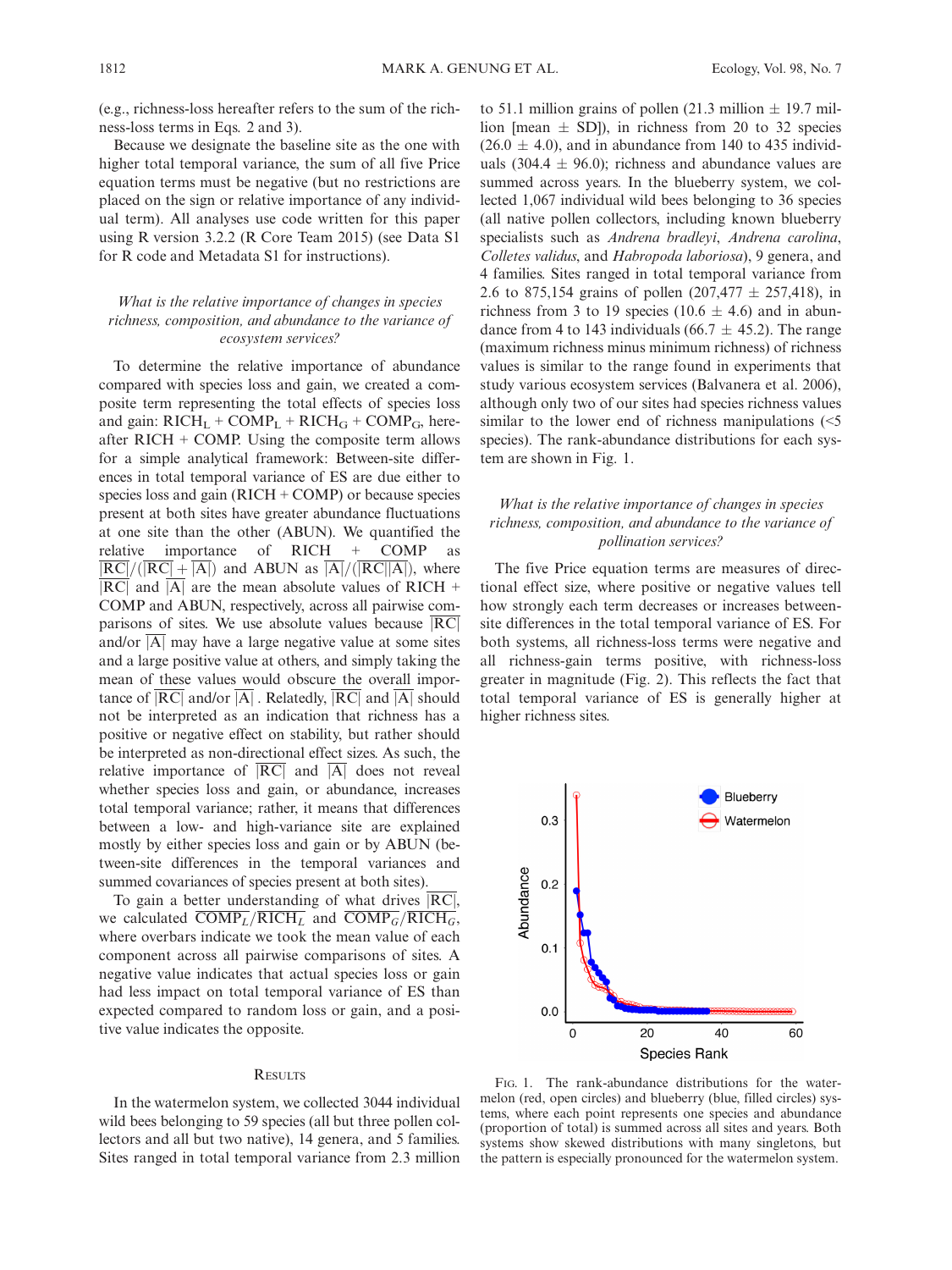

FIG. 2. The effect size of all five Price terms and an additive term, richness (RICH) plus composition (COMP) (shaded gray), on the total temporal variance (variance plus covariance) in the pollination services delivered to (a) watermelon and (b) blueberry. The y-axis is a measure of directional effect size, where positive (or negative) values show how strongly each term decreases (or increases) total temporal variance of pollen deposition. Together, positive composition loss and negative composition gain indicate that species loss and gain affected temporal variance less than expected if species losses had been random with respect to their contributions to total temporal variance. The mid line of boxplots is the mean, and boxes encompass the 25th to 75th percentiles and whiskers extend to the last data point within another 1.5 times the interquartile range. Variability in the box plots is from the distribution of all pairwise site comparisons. The –L and –G suffixes indicate loss and gain, respectively.

All composition-loss terms were positive and all composition-gain terms negative, such that in all cases, composition terms partially cancelled their corresponding richness terms. This means that both the lost and gained species tended to have below-average contributions to total temporal variance of ES. Specifically, the positive composition-loss indicates that observed reductions in species richness resulted in less reduction in total temporal variance than would be the case if species losses had been random with respect to total temporal variance. Similarly, the negative composition-gain indicates that observed increases in species richness resulted in less increase in total temporal variance than would be the case if species gains had been random. In the watermelon system, composition-loss cancelled 86% of richness-loss and composition-gain cancelled 78% of richness-gain; in the blueberry system, these same value were 23% and 76%. Results were similar when total temporal variance was partitioned into variances and summed covariances (Table 1).

In both systems, between-site differences in abundance fluctuations of species present at both sites were more important than species loss and gain to between-site differences in total temporal variance of ES, although only slightly so in the blueberry system. Specifically, in watermelon only 9% of between-site differences in total temporal variance of ES was attributable to species loss and gain, while the remainder was attributable to betweensite differences in the abundance fluctuations of the species present at both sites. For blueberry, 42% of the total temporal variance was attributable to species loss and gain, with abundance fluctuations of species present at both sites accounting for the remainder. Results were similar when total temporal variance was partitioned into variances and summed covariances, and in the sensitivity analysis in which (Table 1).

#### **DISCUSSION**

We found that abundance fluctuations of common species, rather than species richness per se, was the stronger driver of total temporal variance of an ES. This result was especially strong in the watermelon system, and less pronounced in the blueberry system. Thus, our results contribute to a growing collection of studies that emphasize the importance of abundant, broadly distributed species to ecosystem services (Jiang et al. 2009, Gaston 2012, Kleijn et al. 2015, Winfree et al. 2015). Abundance fluctuations accounted for 91% and 58% of the between-site differences in total temporal variance in pollination for watermelon and blueberry, respectively, with the remaining 9% and 42% accounted for by losses and gains of species. There are two reasons for this result.

First, the skewed species abundance distribution results in few highly abundant species (Fig. 1) capable of large abundance fluctuations and many rare pollinator species, whose abundance fluctuations are constrained by their rarity. For example, singletons and doubletons combined account for 28% and 45% of the species in the watermelon and blueberry data sets, respectively. Second, rare species were more likely to be lost and gained between sites, accounting for most changes in richness between sites. As a corollary, the highly abundant species with the greatest impacts on the variance in pollination were present at all (watermelon) or most (blueberry) sites, and the variance they contributed to ES was generally not attributable to species loss or gain between sites. Although it is possible that richness could determine ES if dominant species were more likely to be found at higher-richness sites, we found the dominant species were present regardless of species richness. This contrasts with randomly assembled biodiversity–ecosystem-function experiments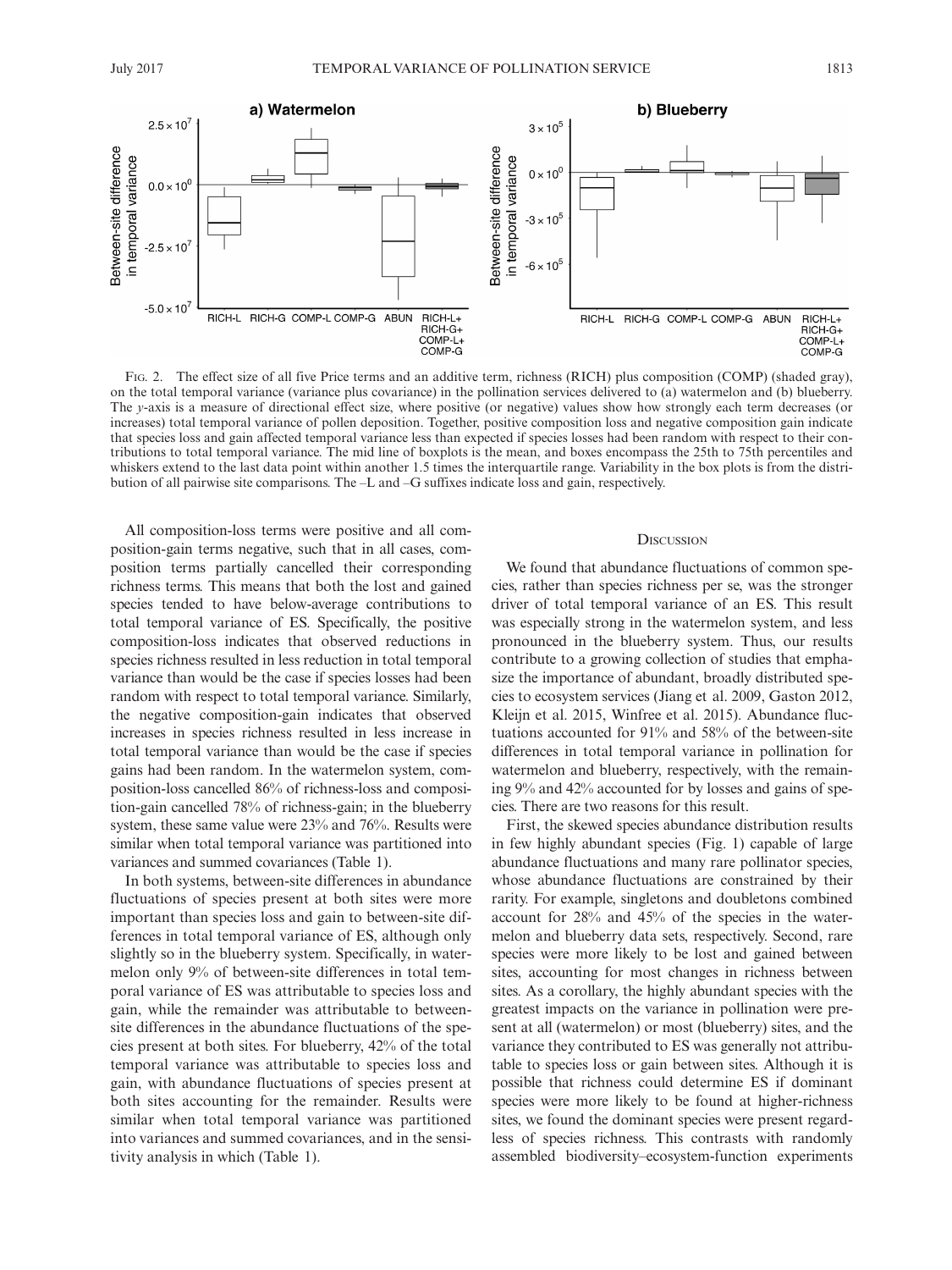in which richness increases the chances of including a high-ES species that may then become dominant in mixtures (the "selection" or "sampling" effect). Thus, for the ES we studied, richness and temporal variation of ES are decoupled from each other, because the rare species accounting for the richness changes contribute little to the variance.

While observational studies in un-manipulated systems could examine the shape of the richness-variance relationship without considering composition, the result would be misleading because not only composition, but also evenness and abundance covary with richness but are not captured by the x-axis (i.e., "richness"). The Price equation approach resolves this issue by defining effects of richness changes as those that are random with respect to species' contributions to total temporal variance, such that the Price equation richness terms are not confounded with composition (Fox 2006). The composition terms capture only those effects of species loss and gain that are non-random with respect to species' contributions to total temporal variance, and so depend on the identity of lost and gained species. Accordingly, the Price equation does not attempt to replicate the approach used in biodiversity–ecosystem-function studies (Fox 2006). Rather, it provides a different perspective on the question that originally motivated much biodiversity–ecosystemfunction research: how will ongoing species losses affect ES? In our study, the Price equation allowed us to separate richness and composition effects, showing that because of the non-random identity of lost species, namely, they tended to be rare species with little impact on temporal variance, reductions in richness did not greatly affect temporal variance of ES.

Synchrony or asynchrony of species responses to environmental changes potentially has a major impact on the stability of ES, with asynchronous fluctuations stabilizing ES over time and synchronous fluctuations increasing the temporal variance of ES. We found that native bee species' abundances exhibit positively correlated fluctuations (at the species level, summed covariances were tightly and positively correlated with variances). While we might expect competing species to show compensatory dynamics (Vasseur and Fox 2007, Loreau and de Mazancourt 2008, Gonzalez and Loreau 2009, but see Vasseur et al. 2014), competition does not appear to be a major determinant of population dynamics in bees (Steffan-Dewenter and Tscharntke 2000, Roubik and Wolda 2001), and therefore the lack of negative covariances is unsurprising. Because of positive correlations between species' variances and summed covariances, our analyses produced very similar results regardless of whether we analyzed variances or summed covariances by themselves, or total temporal variance (Table 1). In other words, changes in richness and composition across sites had little effect on aggregate covariance, because the species accounting for these changes were rare and had low summed covariances. In contrast, within each system, species with high, positive

covariances were present at nearly all sites, regardless of species richness, and explained most between-site differences in aggregate covariance.

Some mechanisms through which richness or composition could reduce the variance of ES are excluded by our methods, and would need to be investigated with more detailed field studies. For example, because our estimates of per-visit pollen deposition are based on one individual bee visiting a virgin flower, our methods may not capture how multiple bee species sequentially visiting a plant may lead to complementarity in pollen deposition, either in space or in time (Blüthgen and Klein 2011). Likewise, for each pollinator taxon we apply a pooled value of per-visit pollen deposition rather than allowing this to change among sites. Potential functional compensation among species is thus merged into the ABUN term in our approach. Similarly, we exclude any factors that disrupt the relationship between pollen deposition and fruit yield; however, a recent analysis of hundreds of crop fields found that pollen deposition is generally a good proxy for fruit set (Garibaldi et al. 2013).

The Price equation method presented here is general and can accommodate data from different ES. The method requires multiple years of information on both species abundance and species efficiency (i.e., ES provided per individual) across spatial replicates. In some cases, it may not be logistically feasible to obtain efficiency estimates for every individual in the study. Here, we estimated efficiency using single-visit experiments and others wishing to apply this method will need to develop their own system-specific method of estimating efficiency. In some cases (e.g., plant productivity), this could involve destructive sampling or allometric equations that estimate biomass from height and other characteristics.

In conclusion, we developed and used a new analytical method to show that abundant species, not species richness, is the stronger driver of total temporal variance of ES in two pollination systems. This new method is the first to partition between-site differences in the total temporal variance of ES into terms attributed to richness, composition, and abundance. Here, abundance had a strong effect because—as is true for nearly all ecological communities—our study systems contained few abundant and many rare species, and because between-site differences in richness were due to rare species that did not greatly affect total temporal variance of ES. The Price approach as developed here is a broadly applicable framework, which can be used to analyze the temporal variance of any ES that is expressible as a sum of species contributions (Fox 2006); for example, aboveground carbon storage in forests or fisheries yields. Given its generality, we believe this method can help better resolve pressing questions about the relative importance of richness and abundance for the stability of ecosystem services.

# **ACKNOWLEDGMENTS**

Field work was funded by USDA NIFA AFRI grant #2009- 65104–5782 to R. Winfree (PI) and N. Williams (co-PI). The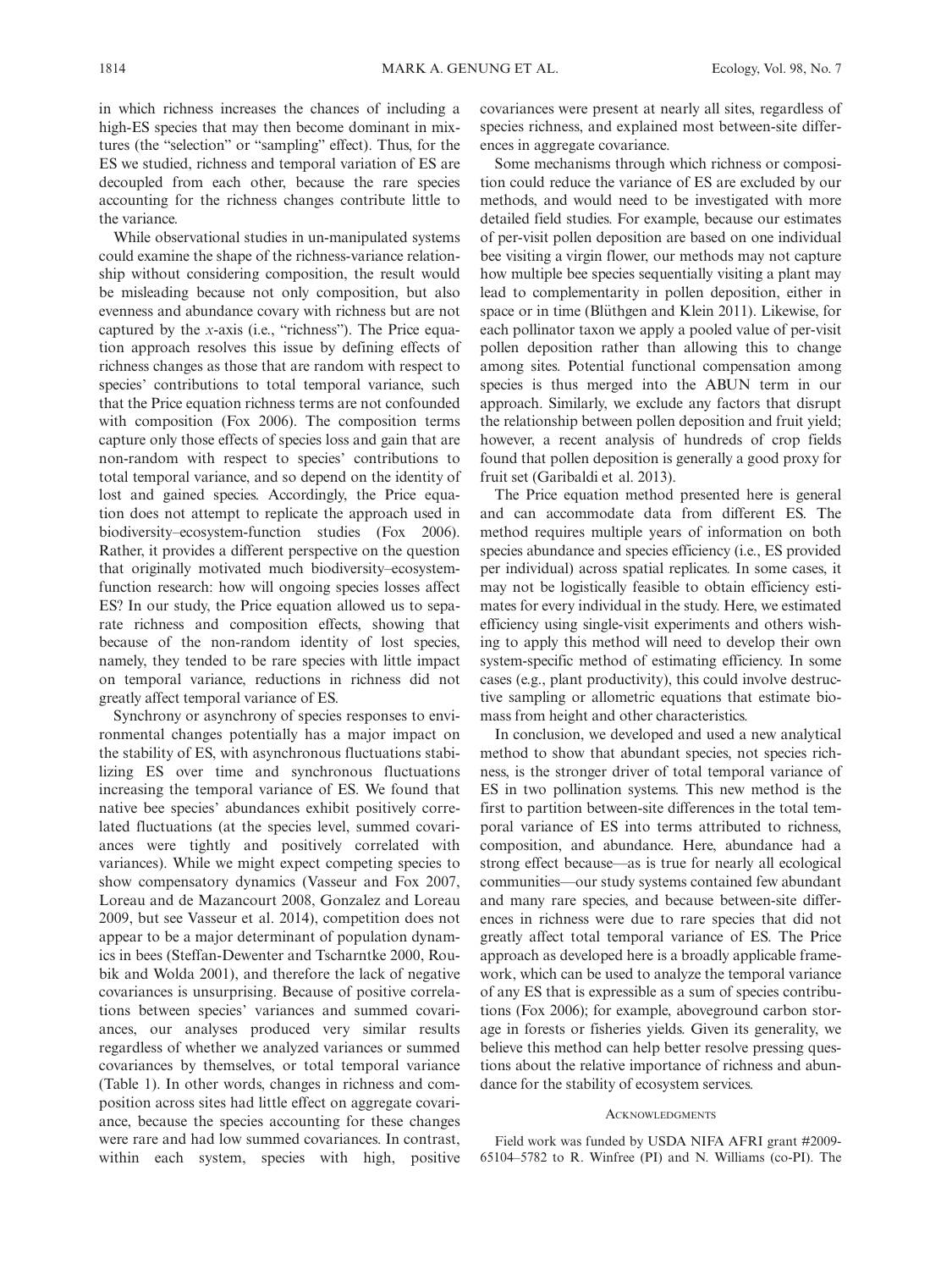authors have no conflicts of interest to report. M. Genung performed analysis and wrote the manuscript. R. Winfree collected data, performed analysis and wrote the manuscript. N. Williams and C. Kremen contributed funding and data collection for the watermelon study system. J. Fox advised, and co-wrote sections, on the Price equation interpretation. J. Gibbs and J. Ascher identified bee specimens. All authors contributed substantially to revisions. We thank the editor and an anonymous reviewer for providing helpful suggestions that greatly improved the manuscript.

# LITERATURE CITED

- Balvanera, P., A. B. Pfisterer, N. Buchmann, J. S. He, T. Nakashizuka, D. Raffaelli, and B. Schmid. 2006. Quantifying the evidence for biodiversity effects on ecosystem functioning and services. Ecology Letters 9:1146–1156.
- Balvanera, P., I. Siddique, L. Dee, A. Paquette, F. Isbell, A. Gonzalez, J. Byrnes, M. I. O'Connor, B. A. Hungate, and J. N. Griffin. 2014. Linking biodiversity and ecosystem services: current uncertainties and the necessary next steps. BioScience 64:49–57.
- Benjamin, F. E., J. R. Reilly, and R. Winfree. 2014. Pollinator body size mediates the scale at which land use drives crop pollination services. Journal of Applied Ecology 51:440–449.
- Blüthgen, N., and A.-M. Klein. 2011. Functional complementarity and specialisation: the role of biodiversity in plant– pollinator interactions. Basic and Applied Ecology 12:282– 291.
- Byrnes, J. E., and J. J. Stachowicz. 2009. The consequences of consumer diversity loss: different answers from different experimental designs. Ecology 90:2879–2888.
- Campbell, V., G. Murphy, and T. N. Romanuk. 2011. Experimental design and the outcome and interpretation of diversity–stability relations. Oikos 120:399–408.
- Cardinale, B. J., J. E. Duffy, A. Gonzalez, D. U. Hooper, C. Perrings, P. Venail, A. Narwani, G. M. Mace, D. Tilman, and D. A. Wardle. 2012. Biodiversity loss and its impact on humanity. Nature 486:59–67.
- Carnus, T., J. A. Finn, L. Kirwan, and J. Connolly. 2015. Assessing the relationship between biodiversity and stability of ecosystem function–is the coefficient of variation always the best metric? Ideas in Ecology and Evolution 7:89–96.
- Daily, G. 1997. Nature's services: societal dependence on natural ecosystems. Island Press, Washington, DC, USA.
- Dangles, O., and B. Malmqvist. 2004. Species richness–decomposition relationships depend on species dominance. Ecology Letters 7:395–402.
- Doak, D. F., D. Bigger, E. Harding, M. Marvier, R. O'malley, and D. Thomson. 1998. The statistical inevitability of stability-diversity relationships in community ecology. American Naturalist 151:264–276.
- Duffy, J. E. 2008. Why biodiversity is important to the functioning of real-world ecosystems. Frontiers in Ecology and the Environment 7:437–444.
- Duffy, J. E., J. S. Lefcheck, R. D. Stuart-Smith, S. A. Navarrete, and G. J. Edgar. 2016. Biodiversity enhances reef fish biomass and resistance to climate change. Proceedings of the National Academy of Sciences USA 113:6230–6235.
- Duncan, R. P., and J. R. Young. 2000. Determinants of plant extinction and rarity 145 years after European settlement of Auckland, New Zealand. Ecology 81:3048–3061.
- Fisher, R. A., A. S. Corbet, and C. B. Williams. 1943. The relation between the number of species and the number of individuals in a random sample of an animal population. Journal of Animal Ecology 12:42–58.
- Fox, J. W. 2006. Using the Price Equation to partition the effects of biodiversity loss on ecosystem function. Ecology 87:2687–2696.
- Fox, J. W. 2010. Partitioning the effects of species loss on community variability using multi-level selection theory. Oikos 119:1823–1833.
- Fox, J. W., and B. Kerr. 2012. Analyzing the effects of species gain and loss on ecosystem function using the extended Price equation partition. Oikos 121:290–298.
- Garibaldi, L. A., I. Steffan-Dewenter, R. Winfree, M. A. Aizen, R. Bommarco, S. A. Cunningham, C. Kremen, L. G. Carvalheiro, L. D. Harder, and O. Afik. 2013. Wild pollinators enhance fruit set of crops regardless of honey bee abundance. Science 339:1608–1611.
- Gaston, K. J. 2012. Ecology: the importance of being rare. Nature 487:46–47.
- Gaston, K. J., T. M. Blackburn, J. J. Greenwood, R. D. Gregory, R. M. Quinn, and J. H. Lawton. 2000. Abundance– occupancy relationships. Journal of Applied Ecology 37:39– 59.
- Gonzalez, A., and M. Loreau. 2009. The causes and consequences of compensatory dynamics in ecological communities. Annual Review of Ecology, Evolution, and Systematics 40:393–414.
- Gonzalez, A., B. J. Cardinale, G. R. Allington, J. Byrnes, K. A. Endsley, D. G. Brown, D. U. Hooper, F. Isbell, M. I. O'Connor, and M. Loreau. 2016. Estimating local diversity change: a critique of papers no net loss of local diversity. Ecology 97:1949–1960.
- Grace, J. B., T. M. Anderson, E. W. Seabloom, E. T. Borer, P. B. Adler, W. S. Harpole, Y. Hautier, H. Hillebrand, E. M. Lind, and M. Pärtel. 2016. Integrative modelling reveals mechanisms linking productivity and plant species richness. Nature 529:390–393.
- Greenleaf, S. S., N. M. Williams, R. Winfree, and C. Kremen. 2007. Bee foraging ranges and their relationship to body size. Oecologia 153:589–596.
- Grman, E., and K. N. Suding. 2010. Within-year soil legacies contribute to strong priority effects of exotics on native California grassland communities. Restoration Ecology 18:664–670.
- Gross, K., B. J. Cardinale, J. W. Fox, A. Gonzalez, M. Loreau, H. W. Polley, P. B. Reich, and J. Van Ruijven. 2014. Species richness and the temporal stability of biomass production: a new analysis of recent biodiversity experiments. American Naturalist 183:1–12.
- Hector, A., Y. Hautier, P. Saner, L. Wacker, R. Bagchi, J. Joshi, M. Scherer-Lorenzen, E. Spehn, E. Bazeley-White, and M. Weilenmann. 2010. General stabilizing effects of plant diversity on grassland productivity through population asynchrony and overyielding. Ecology 91:2213–2220.
- Ives, A. R., and J. B. Hughes. 2002. General relationships between species diversity and stability in competitive systems. American Naturalist 159:388–395.
- Jiang, L., and Z. Pu. 2009. Different effects of species diversity on temporal stability in single-trophic and multitrophic communities. American Naturalist 174:651–659.
- Jiang, L., S. Wan, and L. Li. 2009. Species diversity and productivity: Why do results of diversity-manipulation experiments differ from natural patterns? Journal of Ecology 97:603–608.
- Kerr, B., and P. Godfrey-Smith. 2009. Generalization of the Price equation for evolutionary change. Evolution 63:531– 536.
- Kirwan, L., A. Lüscher, M. Sebastia, J. Finn, R. P. Collins, C. Porqueddu, A. Helgadottir, O. H. Baadshaug, C. Brophy, and C. Coran. 2007. Evenness drives consistent diversity effects in intensive grassland systems across 28 European sites. Journal of Ecology 95:530–539.